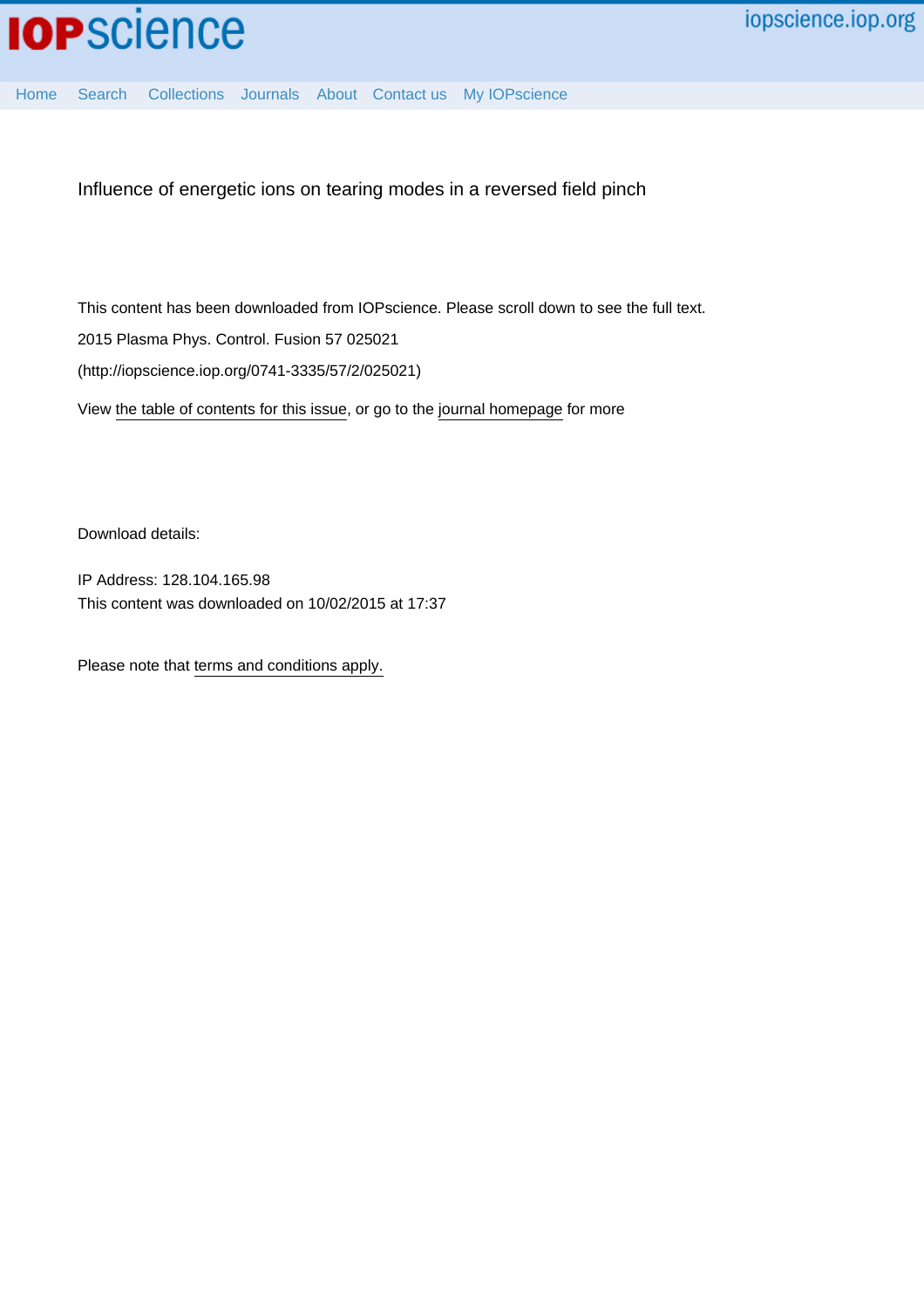Plasma Phys. Control. Fusion **57** (2015) 025021 ([5p](#page-5-9)p) [doi:10.1088/0741-3335/57/2/025021](http://dx.doi.org/10.1088/0741-3335/57/2/025021)

# **Influence of energetic ions on tearing modes in a reversed field pinch**

# **Huishan Cai**[1](#page-1-0)**, Liang Lin**[2](#page-1-1)**, Weixing Ding**[2](#page-1-1)**, J K Anderson**[3](#page-1-2) **and D L Brower**[2](#page-1-1)

<span id="page-1-0"></span><sup>1</sup> CAS Key Laboratory of Geospace Environment, Department of Modern Physics, University of Science and Technology of China, Hefei 230026, People's Republic of China

<span id="page-1-1"></span><sup>2</sup> Department of Physics and Astronomy, University of California Los Angeles, Los Angeles, California 90095-7099, USA

<span id="page-1-2"></span><sup>3</sup> University of Wisconsin, Madison, WI 53706, USA

E-mail: hscai@mail.ustc.edu.cn

Received 29 September 2014, revised 28 November 2014 Accepted for publication 9 December 2014 Published 12 January 2015



#### **Abstract**

Tearing mode stability analysis in the presence of circulating energetic ions (CEI) is studied in the reversed field pinch (RFP) magnetic configuration. In contrast to the minimal effect of precessional drift of CEI on tearing modes in tokamaks, the effect of precessional drift of CEI on tearing modes is important in the RFP. It is found that the effects of CEI on tearing modes in RFP depend on their toroidal circulating direction, and have a strong relation to the pressure gradient of CEI. For co-CEI, tearing modes can be stabilized if the pressure gradient of energetic ions is sufficiently large, which is qualitatively consistent with experimental results in the Madison Symmetric Torus.

Keywords: energetic ions, tearing modes, reversed field pinch

(Some figures may appear in colour only in the online journal)

# **1. Introduction**

Tearing modes represent a class of magnetohydrodynamic (MHD) instabilities that can negatively impact the performance of magnetically confined plasmas. These instabilities alter the magnetic field topology, lead to the formation of magnetic islands, increase the local radial transport and degrade plasma confinement. This is particularly important in reversed field pinch (RFP) devices [[1\]](#page-5-0). In the RFP, tearing modes are responsible for the transformation between poloidal and toroidal magnetic flux, maintaining the reversal of toroidal magnetic field. They also play an important role in the anomalous transport of particles and energy in the core region of RFP plasmas. Hence, understanding the physics of tearing modes in the RFP is important.

Energetic particles are inevitably produced in burning plasmas and their confinement is important for self-sustained heating and maintaining the integrity of the first wall in fusion reactors. Significant effort has been devoted to investigating the interaction of energetic particles and MHD instabilities [\[2](#page-5-1), [3\]](#page-5-2). However, the study on the interaction between tearing modes and energetic particles has only recently begun. Both theory and experiment have shown that the interaction between tearing modes and energetic particles can be effective [[4](#page-5-3)[–10](#page-5-4)]. Some experiments [[4](#page-5-3)[–6](#page-5-5)] have shown that neoclassical tearing modes (NTMs) can enhance the loss of energetic particles, and energetic particles can stabilize NTMs in turn. Recently, the effects of energetic ions on linear tearing modes have been studied by theory and simulation [[8–](#page-5-6)[10](#page-5-4)]. It was found that energetic ions affect the stability of tearing modes mainly through interaction with the ideal outer region [\[9](#page-5-7), [10](#page-5-4)], and the effects of circulating energetic ions (CEI) on tearing modes depend on the magnitude of energetic ion pressure and their toroidal circulating direction. Previous studies on the interaction between tearing modes and energetic particles focused on the tokamak geometry. However, energetic particles are also abundant in RFPs with neutral beam injection. Recent experiment in Madison Symmetric Torus (MST) RFP showed that the amplitude of tearing modes is decreased with co-neutral beam injection [\[11](#page-5-8)], namely tearing mode is stabilized by co-CEI. Due to the unique RFP characteristics, such as low  $q$ ( $q$  is the safety factor), the physics of the effect of energetic ions on tearing modes in RFP maybe different from that in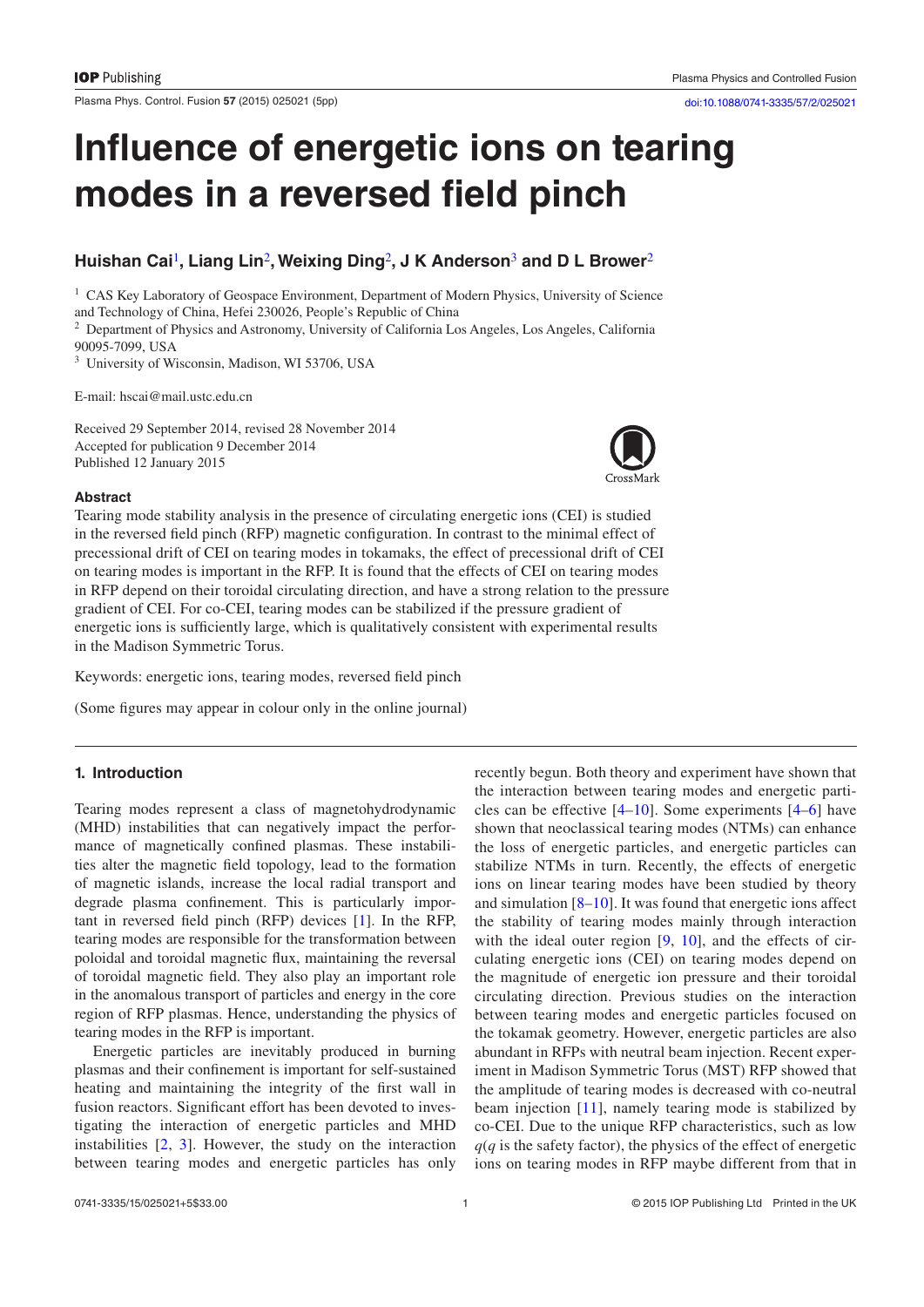tokamak. Energetic ions in the experiment in MST with tangential neutral beam injection are primarily circulating and thus we will investigate the effect of CEI on tearing modes in this article.

In section [2,](#page-2-0) a heuristic picture is presented. In section [3,](#page-2-1) the ideal MHD equation in the outer region including the effects of energetic ions for tearing modes is derived, and the stability criterion is calculated based on the parameters in MST. Finally, the conclusion is given in section [4.](#page-5-10)

# <span id="page-2-0"></span>**2. Physical picture**

In this section, to understand the underlying physics, a heuristic interpretation is described. The physics is similar to that provided for the tokamak [\[9](#page-5-7)], except for the inclusion of energetic ion precession drift, due to low  $q(q < 1)$  and high  $n(n \gg 1)$  in the RFP. Due to the drift orbit of energetic ions being much larger than the resistive layer width of the linear tearing mode, the effect of energetic ions on tearing modes is mainly through the interaction between energetic ions and the ideal outer region of tearing modes. Namely, energetic ions can change the value of the stability criterion *Δ*′ (the jump discontinuity in the logarithmic derivative of the perturbed magnetic poloidal flux at the resonance surface), which determines the stability of tearing modes. *Δ*′ is obtained from the ideal MHD equation in the outer region of tearing mode. In the outer region of tearing mode without energetic ions,  $\mathbf{b} \cdot \nabla J_{\parallel} = 0$  (where  $\mathbf{b} = \mathbf{B}/B$  is the direction of magnetic field, *J*∥ is the parallel current) in the low-*β* plasmas, where the diamagnetic current due to the pressure of background plasma is not considered. Then,  $J_{\parallel} = J_{\parallel}(\Omega)$  is a flux function, where  $\Omega = Q(\psi) + \delta \psi$ , d  $Q/d \psi = 1 - q/q_s$  ( $\psi$ and  $\delta \psi$  is the equilibrium and perturbed poloidal function, respectively.  $q_s = m/n$  is the value of *q* on resonant surface, *m* and *n* are the poloidal and toroidal mode number, respectively), satisfying  $\mathbf{b} \cdot \nabla \Omega = 0$ . Then the perturbed current can be obtained as  $\delta J_{\parallel} = - (d J_{\parallel 0}/d r) (1 - q/q_s)^{-1} \delta \psi$ , which is the ideal MHD equation in outer region of tearing mode. With energetic ions, the equation becomes  $\mathbf{b} \cdot \nabla J_{\parallel} + \nabla \cdot \mathbf{J}_{\perp h} = 0$  ( $\mathbf{J}_{\perp h}$ is perpendicular current of energetic ions),  $J_{\parallel}$  is no longer a flux function. One can separate  $J_{\parallel} = J_{\parallel,c} + J_{\parallel,h}$ , satisfying **b**·∇ *J*<sub>∥,*c*</sub> = 0, **b**·∇ *J*<sub>∥,*h*</sub> +∇·**J**<sub>⊥,*h*</sub> = 0, where *J*<sub>∥,*c*</sub>, *J*<sub>∥,*h*</sub> are the parallel current of background plasma and energetic ions, respectively. The behavior of background plasma is not changed, so the parallel current perturbation of background plasma  $\delta J_{\parallel,c} = -$  (d *J*<sub>||,*c*0</sub>/d *r*)  $(1 - q/q_s)^{-1} \delta \psi$ , where *J*<sub>||,*c*0</sub> is the background plasma equilibrium current. For energetic ions,  $f_h = f_h(Q_d + a^2 \delta \psi)$  can be obtained, where  $f_h$  is the distribution of energetic ions, d  $Q_d/d \psi_d = 1 - q/q_s - \omega_d/(q_s \omega_t)$ ,  $a^2 \leq 1$  denotes the orbit average effect,  $\omega_d$ ,  $\omega_t$  are the precessional frequency and transit frequency, respectively. Thus, one can obtain the perturbation current of energetic ions *δJ*<sub>∥,*h*</sub> = − < *Z e v*<sub>||</sub> (d *f<sub>h</sub>*/d *r*) *a*<sup>2</sup> *δ*  $\psi$ /(1 − *q*/*q<sub>s</sub>* −  $\omega_d$ /(*q<sub>s</sub>*  $\omega_t$ ) >, where < … > denotes the integration over velocity space, *Z* is the particle charge number. Hence, the total perturbation of plasma current

$$
\delta J_{\parallel} = \delta J_{\parallel,c} + \delta J_{\parallel,h} \n\simeq -\frac{\mathrm{d}J_{\parallel,0}}{\mathrm{d}r} \frac{\delta \psi}{1 - q/q_s} + (1 - a^2) \frac{\mathrm{d}J_{\parallel,h0}}{\mathrm{d}r} \frac{\delta \psi}{1 - q/q_s} \n-< Zev_{\parallel} \frac{\mathrm{d}f_{h0}}{\mathrm{d}r} \frac{\omega_d/(q_s \omega_t)}{(1 - q/q_s - \omega_d/(q_s \omega_t)) (1 - q/q_s)} a^2 \delta \psi > \tag{1}
$$

<span id="page-2-2"></span>where the first term on the right hand of equation [\(1](#page-2-2)) results from the MHD effect, the second term on the right hand of equation ([1\)](#page-2-2) denotes the orbit average effect on the perturbation current of energetic ions. It tends to reduce the perturbation current of energetic ions. Thus, given the equilibrium currrent, the orbit average effect of energetic ions tends to stabilize tearing modes for co-CEI, while destabilize tearing modes for counter-CEI. This effect is well described in the [[9,](#page-5-7) [10\]](#page-5-4). The last term on the right hand of equation [\(1](#page-2-2)) represents the perturbation current due to the precessional drift of particles. If the precessional frequency is very small, satisfying ∣*ωd*/((*qs* −*q*) *ωt*)∣ ≪ 1 near the resonance surface, it reduces to the normal diamagnetic current. This is always satisfied in tokamak or for thermal particles. On the other hand, if the precessional frequency is large,  $|ω_d|$ ((*q<sub>s</sub>* −*q*)  $ω_t$ )|  $\gg$  1 near the resonance surface, it means that CEI have a net drift after the bounce average, which can produce parallel perturbed current. It also depends on the toroidal circulating direction of CEI, which is similar to the orbit average effect. In tokamaks, the effect of precessional drift of CEI is neglected due to  $|\omega_d/((q_s - q) \omega_t)| \ll 1$ , except very close to resonant surface, as done in [[9\]](#page-5-7). However, in the RFP,  $|\omega_d/((q_s - q) \omega_t)| \sim O(1)$  in some region near the resonant surface due to  $q < 1$  and  $n > 1$ , which was pointed out in [\[12](#page-5-11)]. Thus, the effect of precessional drift of tearing modes is important in the RFP.

### <span id="page-2-1"></span>**3. Stability criterion of tearing modes**

In this section, based on the above physical picture, the detailed calculation will be shown. In the outer region, the linearized equations are

<span id="page-2-3"></span>
$$
-\nabla \delta p_c - \nabla \cdot \delta \mathbf{p_h} + \frac{1}{c} \delta \mathbf{J} \times \mathbf{B} + \frac{1}{c} \mathbf{J} \times \delta \mathbf{B} = 0, \tag{2}
$$

$$
\mathbf{B} \cdot \nabla \,\delta p_c + \delta \mathbf{B} \cdot \nabla \, p_c = 0,\tag{3}
$$

$$
\delta \mathbf{p_h} = \delta p_{\perp, h} \mathbf{I} + \left( \delta p_{\parallel, h} - \delta p_{\perp, h} \right) \mathbf{b} \mathbf{b},\tag{4}
$$

where  $\delta p_c$  is the perturbed pressure of background plasma, which is assumed to be isotropic and incompressible.  $\delta \mathbf{p}_h$  is the pressure tensor of energetic ions, satisfying the Chew– Goldberger–Low [\[13](#page-5-12)] pressure tensor form. **J**, *δ* **J** are the equilibrium and perturbed currents, respectively. **B**, *δ* **B** are the equilibrium and perturbed magnetic field, respectively. **I** is the unit tensor,  $\mathbf{b} = \mathbf{B}/B$  denotes the direction of equilibrium magnetic field. Making the operation ∇·[ **B**/*B*<sup>2</sup> × (...)] on equation [\(2](#page-2-3)), one can obtain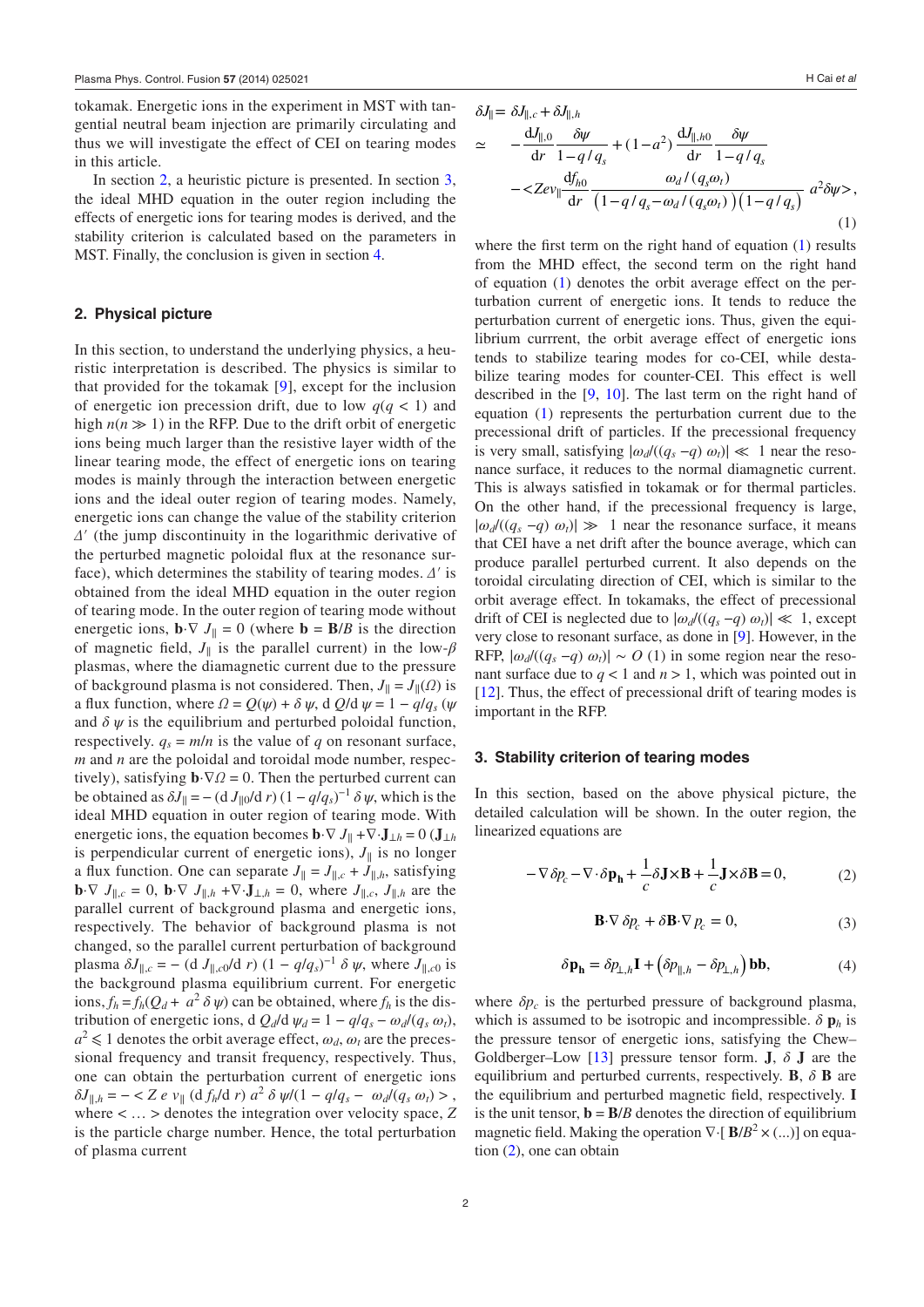$$
\mathbf{B} \cdot \nabla \frac{\delta J_{\parallel}}{B} + \delta \mathbf{B} \cdot \nabla \sigma - \mathbf{J} \cdot \nabla \frac{\delta B_{\parallel}}{B} + c \nabla \cdot \left( \frac{\mathbf{B} \times \nabla \delta p_c}{B^2} + \frac{\mathbf{B} \times \nabla \cdot \delta \mathbf{p}_h}{B^2} \right) = 0,
$$
 (5)

<span id="page-3-0"></span>where  $\sigma = J_{\parallel}/B$ . The equilibrium magnetic field can be expressed as

$$
\mathbf{B} = I \nabla \zeta + \nabla \zeta \times \nabla \psi, \tag{6}
$$

where the toroidal geometry is assumed to be axisymmetric. The symmetric coordinate,  $(\psi, \theta, \zeta)$  are chosen as flux coordinates. *θ* and *ζ* are the poloidal and toroidal angle, respectively. For tearing modes, the perturbed magnetic field can be written as

$$
\delta \mathbf{B} = \nabla \times (\delta A_{\parallel} \mathbf{b}). \tag{7}
$$

For simplicity, single helicity is considered, namely the form of perturbation can be expressed as  $\delta A_{\parallel} = \delta \widehat{A}_{\parallel}(r) \exp(im \theta - in \zeta - i \omega t)$ . Then, making the integral  $\oint d\theta J \exp(-i m \theta + i n \zeta)$  on equation [\(5](#page-3-0)), one can obtain

$$
(m-nq)\frac{\delta\hat{J}_{\parallel}}{B} + \left(mI + n\frac{r}{R_0}\frac{\partial\psi}{\partial r}\right)\frac{d\sigma}{d\psi}\frac{\delta\hat{A}_{\parallel}}{B}
$$

$$
-\frac{qR_0^2}{I}\left(\frac{m}{r}J_\theta - \frac{n}{R_0}J_\zeta\right)\frac{\delta\hat{B}_{\parallel}}{B}
$$

$$
+ c\oint J\nabla \cdot \left(\frac{\mathbf{B} \times \nabla \delta\hat{p}_c}{B^2}\right)d\theta + c\oint J\nabla \cdot \left(\frac{\mathbf{B} \times \nabla \cdot \delta \mathbf{p}_h}{B^2}\right) \exp\left(-im\theta + in\zeta\right)d\theta = 0,
$$

$$
(3)
$$

<span id="page-3-1"></span>where  $J = (\nabla \psi \times \nabla \theta \cdot \nabla \zeta)^{-1}$  is the Jacobian. Then, following the procedure of  $[14]$  $[14]$ , equation  $(8)$  $(8)$  can be derived as

$$
L\delta\psi + \frac{4\pi i r B_{\theta} B^2}{G} \delta K = 0, \qquad (9)
$$

<span id="page-3-2"></span>
$$
L = F \left\{ \frac{d}{dr} \left[ \frac{r}{m^2 + n^2 \epsilon^2} \frac{d}{dr} \right] - \left[ \frac{1}{r} - \frac{r\sigma^2}{m^2 + n^2 \epsilon^2} + \frac{2n\epsilon(m\sigma + n\epsilon g)}{(m^2 + n^2 \epsilon^2)^2} \right] \right\}
$$
  

$$
- \frac{1}{m^2 + n^2 \epsilon^2} \left[ rG \frac{d\sigma}{dr} - r \frac{d(gF)}{dr} - rG\sigma g + \frac{2mn\epsilon Gg}{m^2 + n^2 \epsilon^2} + \frac{2n^2\epsilon^2 gG^2}{F(m^2 + n^2 \epsilon^2)} \right],
$$
 (10)

$$
\delta K = \oint J \nabla \cdot \left( \frac{\mathbf{B}_0 \times \nabla \cdot \delta \mathbf{p}_h}{B_0^2} \right) \exp \left( -\mathrm{i} m\theta + \mathrm{i} n\zeta \right) \mathrm{d}\theta,\tag{11}
$$

<span id="page-3-9"></span>where  $F = m B_\theta - n \epsilon B_\zeta$ ,  $G = m B_\zeta + n \epsilon B_\theta$ ,  $\delta \psi = G \delta A_\parallel / B$ ,  $g = (d \, p_c/d \, r)/B^2$ ,  $\epsilon = r/R_0$  is the aspect ratio. Without energetic ions, equation [\(9\)](#page-3-2) reduces to equation [\(17\)](#page-3-3) in [\[14\]](#page-5-13). Next, to obtain the expression of  $\delta \mathbf{p}_h$ , it is necessary to solve the perturbed distribution of energetic ions. The linearized drift kinetic equation [\[15\]](#page-5-14) is

<span id="page-3-7"></span>
$$
\delta f_h = \frac{\partial F_h}{\partial P_\zeta} \frac{Ze}{\omega} \delta A \frac{1}{JB_0^2} \left( mI + n\frac{r}{R} \frac{\partial \psi}{\partial r} \right) + Ze \left( \delta \phi - \delta A \right) \frac{\partial F_h}{\partial E} + \delta h, \tag{12}
$$

$$
\frac{\mathrm{d}\delta h}{\mathrm{d}t} = Q\bigg(\delta A - \delta \phi - \mathbf{v}_d \cdot \nabla \delta A \frac{1}{i\omega}\bigg),\tag{13}
$$

<span id="page-3-4"></span>where  $P_\zeta = -Z e \psi/c + v_{\parallel} I/B_0$  is the toroidal momentum,  $E = v^2/2$  is the kinetic energy,  $Q = (-i) Z e (\omega - n \omega^*)$  $(\partial F_h/\partial E)$ ,  $\omega^* = (\partial F_h/\partial P_\zeta)(\partial F_h/\partial E)^{-1}$ , **v**<sub>*d*</sub> is the magnetic drift velocity of particles,  $\delta \phi$  is the perturbed electrostatic potential, *δA* satisfies *δA*∥ = *c* **b**·∇*δA*/(i *ω*). For ideal MHD, the perturbed electric field *δE*∥ = 0, so *δA* = *δ ϕ*. To solve *δh*, it is convenient to introduce a transform coordinate  $(r_d, \theta_d, \alpha)$ , satisfying  $r_d = r - q \rho_h \cos \theta$ ,  $\theta_d \simeq \omega_t t$ ,  $\alpha = q \theta - \zeta \simeq \omega_d t$  for well circulating particles, where  $\omega_t = v_{\parallel}/(J B)$ ,  $\omega_d = -v_d B_{\theta}/J$  $(r B_0)$ ,  $v_d = v_\parallel^2 / (Q_c R)$ ,  $\rho_h = v_\parallel / Q_c$ , q  $\rho_h$  is the orbit width of particles,  $Q_c$  is the gyro-frequency,  $B_\theta$  is the equilibrium poloidal magnetic field. In this coordinate, equation [\(13\)](#page-3-4) can be rewritten as

$$
\frac{d\delta h_d}{dt} = \left[ k_\theta \frac{2RB_\theta^2}{rB^2} + \left[ e^{i\theta} \left( k_\theta - ik_r \frac{B_\zeta}{B} \right) + e^{-i\theta} \left( k_\theta + ik_r \frac{B_\zeta}{B} \right) \right] \right]
$$
  

$$
\frac{Qv_d}{2\omega} \delta \widehat{A}_d
$$
  

$$
\times \sum_l i^l e^{il\theta} J_l(\lambda) e^{i(m-nq)\theta + in\omega_d t - i\omega t},
$$
 (14)

<span id="page-3-5"></span>where the subscript  $d$  denotes the variables defined in the  $r_d$ ,  $k_{\theta} = (m B_{\zeta} + n r B_{\theta}/R)/(r B), k_r = -i (\partial \delta A/\partial r)/\delta A, J_l(\lambda)$  is the Bessel function,  $\lambda = k_r q \rho_h$ . Here, the terms with  $O(q \rho_h/a)$ are neglected, while the effect of  $O(q \rho_h/\Delta_m)$  ( $\Delta_m$  is the mode width) is kept. Then, integrating equation [\(14](#page-3-5)) over *t*, one can obtain

$$
\delta h_d = \frac{Qv_d}{\omega} \delta \widehat{A}_d e^{i(m-nq)\theta + in\omega_d t - i\omega t}
$$
\n
$$
\left\{ k_\theta \frac{RB_\theta^2}{rB^2} \sum_l \frac{i^{l-1} e^{il\theta} J_l}{(l+m-nq)\omega_l + n\omega_d - \omega} + \sum_l \frac{i^l e^{il\theta}}{(l+m-nq)\omega_l + n\omega_d - \omega} \left( ik_r \frac{IJ_l}{\lambda} - k_\theta \frac{dJ_l}{d\lambda} \right) \right\}.
$$
\n(15)

<span id="page-3-6"></span>Making the reversed transform to the coordinate  $(r, \theta, \zeta)$ , equation [\(15](#page-3-6)) can be derived as

$$
\delta h = \frac{Qv_d}{\omega} k_{\theta} \frac{RB_{\theta}^2}{rB^2} \sum_{l,l'} \frac{i^{l+l'} \text{le}^{i(l+l')\theta} J_l J_{-l'}}{(l+m-nq) \omega_l + n\omega_d - \omega} \delta A
$$

$$
+ \frac{Qv_d}{\omega} \sum_{l,l'} \frac{i^{l+l'} \text{e}^{i(l+l')\theta}}{(l+m-nq) \omega_l + n\omega_d - \omega}
$$

$$
\left( \text{i}k_r \frac{IJ_l}{\lambda} - k_{\theta} \frac{\text{d}J_l}{\text{d}\lambda} \right) J_{-l'} \delta A. \tag{16}
$$

<span id="page-3-8"></span><span id="page-3-3"></span>Now, the perturbed distribution of CEI is obtained. Based on the expressions  $(12)$  $(12)$  and  $(16)$  $(16)$ , and using the definition  $\delta p_{\parallel h} = \int d^3v v_{\parallel}^2 \delta f_h$ , equation [\(11](#page-3-9)) can be derived as

$$
\delta K = \int d^3 v v_{\parallel}^2 \left( \delta \widehat{K}_f + \delta \widehat{K}_k \right), \tag{17}
$$

$$
\delta \widehat{K}_f = i k_\theta^2 \frac{B_\theta}{B^4} \frac{\partial F_h}{\partial r} \frac{\delta \widehat{A}}{\omega},\tag{18}
$$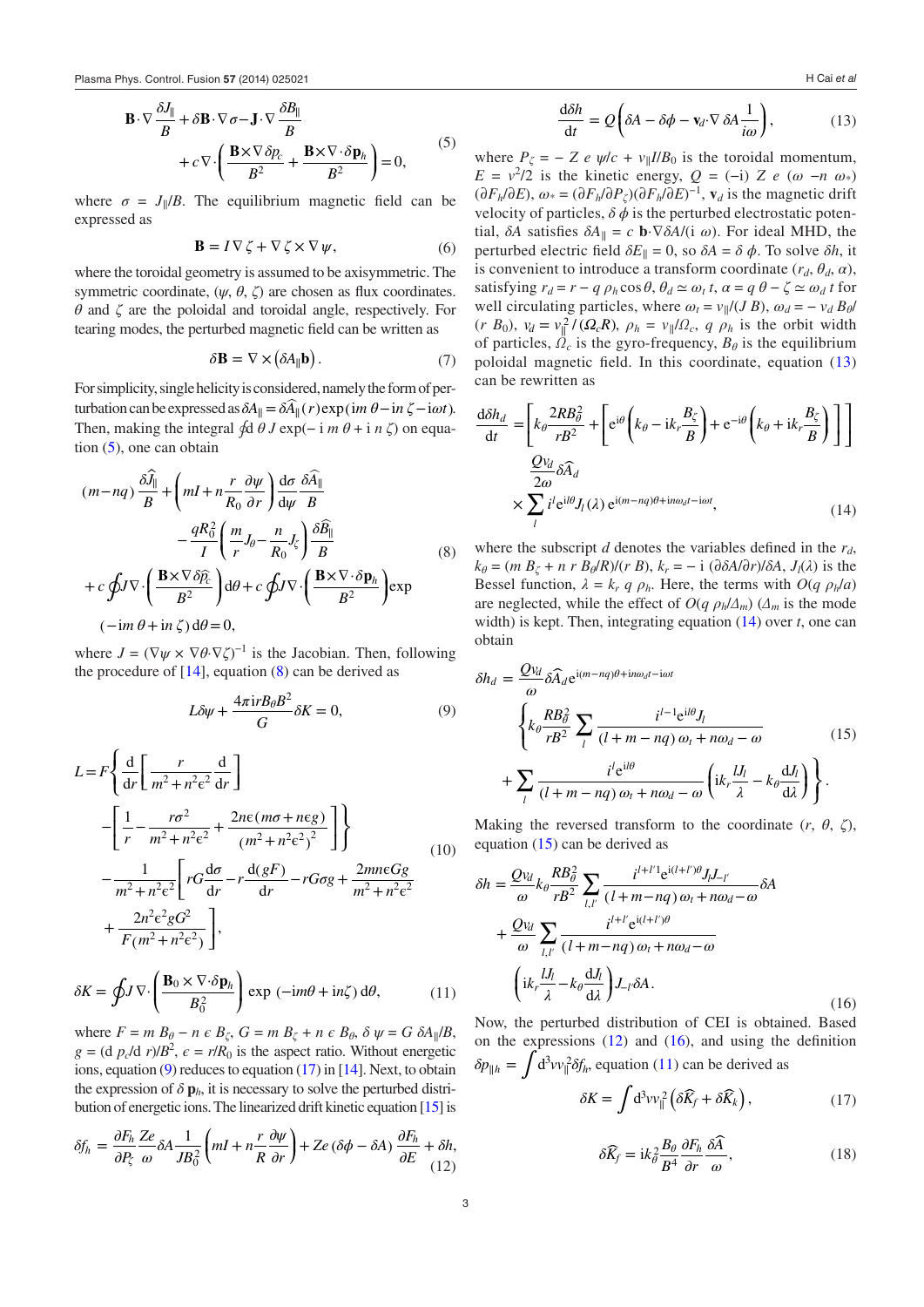

**Figure 1.** The equilibrium profiles with  $\beta$  (0) = 0.07,  $\beta_{\text{frac}} = 0.5$  ( $\beta_{\text{frac}} = \beta_h(0)/\beta$  (0)).

$$
\delta \widehat{K}_k = -\frac{Q}{\omega} \frac{r}{R_0 B B_\theta} \delta \widehat{A}
$$
  

$$
\left[ \frac{v_d}{(m - nq) \omega_t + n\omega_d - \omega} \left( k_\theta \frac{R_0 B_\theta^2}{r B^2} \right)^2 J_0^2(\lambda) -2k_\theta \frac{R_0 B_\theta^2}{r B^2} \left( 1 - J_0^2(\lambda) \right) - \frac{1}{q \rho_h} \left( m - nq + \frac{n\omega_d - \omega}{\omega_t} \right) \frac{B_\zeta}{B}
$$
  

$$
\left( 1 - J_0^2(\lambda) \right) \right],
$$
 (19)

where  $\delta \widehat{K}_f$ ,  $\delta \widehat{K}_k$  represent the adiabatic and kinetic contributions of CEI, respectively. Here, the high harmonic  $|l| \geq 1$ terms are neglected, and large aspect ratio is assumed.

To proceed, it is assumed that the equilibrium distribution  $F = \sum_{\nu} F_{h,0}^{\nu}$  satisfies slowing-down model for a population of formed CEI by a purely co-CEI  $(\nu = +)$  component or a purely counter-CEI (*ν* =−) component, as

$$
F_{h0}^{\nu} = \frac{p_h^{\nu}}{2^{3/2} \pi m_h B_0 E_m^{\nu}} E^{-3/2} \delta(\lambda) H(E - E_m), \qquad (20)
$$

where  $\lambda = \mu/E$  denotes the pitch angle,  $E_m$  is the maximal energy,  $H(x)$  is the step function. As done in [\[9](#page-5-7)], it is assumed that  $J_0^2 \simeq \overline{\alpha}$ .  $\overline{\alpha}$  < 1 is a constant coefficient. Then equation ([17\)](#page-3-3) can be reduced to

<span id="page-4-0"></span>
$$
\delta K = -\sum_{\nu} \frac{i}{B^2} \frac{\mathrm{d}p_h^{\nu}}{\mathrm{d}r} \delta A_{\parallel} \left( \frac{B_{\theta}G^2}{rB^3 F} \overline{\alpha} (CI - 1) + \frac{2rB}{RB_{\theta}^2} \frac{n}{\rho_{hm}^{\nu}} (1 - \overline{\alpha}) \right), \tag{21}
$$

where  $\omega$  is neglected for tearing modes,  $CI = 1 + 2 \chi +2 \chi^2$  $\ln[(1 - \chi)/(-\chi)], \ \chi = (m - nq) R_0 / (n\rho_{hm}^{\nu}), \ \rho_{hm}^{\nu} = \nu \sqrt{2E_m} / \Omega_c,$  $ω_d / ω_t = ρ_h^{\nu} / R_0$  is employed. The physics of *δK* is similar to that in equation  $(1)$  $(1)$ . The first term on the right hand of equation ([21\)](#page-4-0) represents the effect of precessional drift effect, and the last term denotes the orbit average effect on the perturbed

current of energetic ions. If ∣*χ*∣ ≫ 1, the precessional frequency is very small, the first term in  $\delta K$  reduces to the usual diamagnetic drift current. For tokamaks, ∣*χ*∣ ≫ 1 is always satisfied, except very narrow region close to the resonant surface, so the effect of precessional drift can be neglected, as done in [\[9](#page-5-7)]. For RFP,  $|\chi| \sim O(1)$  for energetic ions in some region near the resonant surface, due to the  $q < 1$  and  $n > 1$  in the RFP, which is pointed out in  $[12]$  $[12]$ . Thus, the effect of precessional drift on tearing modes can be important in the RFP. Substituting equation  $(21)$  $(21)$  into equation  $(9)$  $(9)$ , one can obtain

$$
\hat{L}\delta\psi + \delta\psi \sum_{\nu} \frac{1}{\hat{B}^2} \frac{d\beta_h^{\nu}}{dr} \n\frac{\hat{B}_{\theta}^2}{2\hat{F}} \overline{\alpha}(CI-1) + \frac{r\epsilon \hat{B}^4}{\hat{B}_{\theta}\hat{G}^2} \frac{n}{\hat{\rho}_{hm}^{\nu}} (1-\hat{\alpha})\n\Bigg] = 0,
$$
\n(22)

<span id="page-4-1"></span>where the parameters are normalized as follows:  $r \rightarrow a$  *r*,  $B \to B(0)$   $\widehat{B}$ ,  $\beta_h^{\nu} = 8\pi p_h^{\nu} / B^2(0)$ . Here, the imaginary part of ̂ *δK* is not considered, since it induces a real frequency, which is not important for tearing mode in outer region as the inertia term. From equation  $(22)$  $(22)$ , it can be known that co-CEI plays a stable role on tearing modes, while counter-CEI plays an unstable role on tearing modes with  $d\beta_h/d r < 0$ . This is consistent with the physical picture in section [2.](#page-2-0) If the precessional effect is neglected, equation ([22\)](#page-4-1) is equivalent to that in [\[9](#page-5-7)] in tokamak geometry. Thus, based on equation [\(22](#page-4-1)), the stability criterion *Δ*′ for tearing mode can be calculated.

For typical RFP like MST, the main parameters  $B_0 = 0.3$  T,  $a = 0.5$  *m*,  $R_0 = 1.5$  m. The profiles of equilibrium current and pressure are  $\sigma = \sigma_0 (1 - r^{\mu})$ ,  $\sigma_0 = 2 \frac{a}{q(0)} R_0$ ,  $\beta_c = \beta_{c0}$  $(1.04 + 0.52 r^2 - 6.78 r^4 + 7.68 r^6 - 2.47 r^8) (\beta_c = 8 \pi p_c / B^2(0),$ *p<sub>c</sub>* is the background pressure),  $\beta_h = \beta_{h0} (3.5 \text{**} exp(-r^2/0.044))$ , where  $\beta_{c0}$ ,  $\beta_{h0}$  are used to modify the weight of  $\beta_c$ ,  $\beta_h$ , respectively. Plasma beta at axis  $\beta$  (0) =  $\beta_c$ (0) +  $\beta_h$ (0). Considering  $m = 1$ ,  $n = 5$  mode,  $\beta$  (0) = 7% and 25 keV ions formed by CEI, the equilibrium profiles can be seen in figure [1.](#page-2-2) Based on